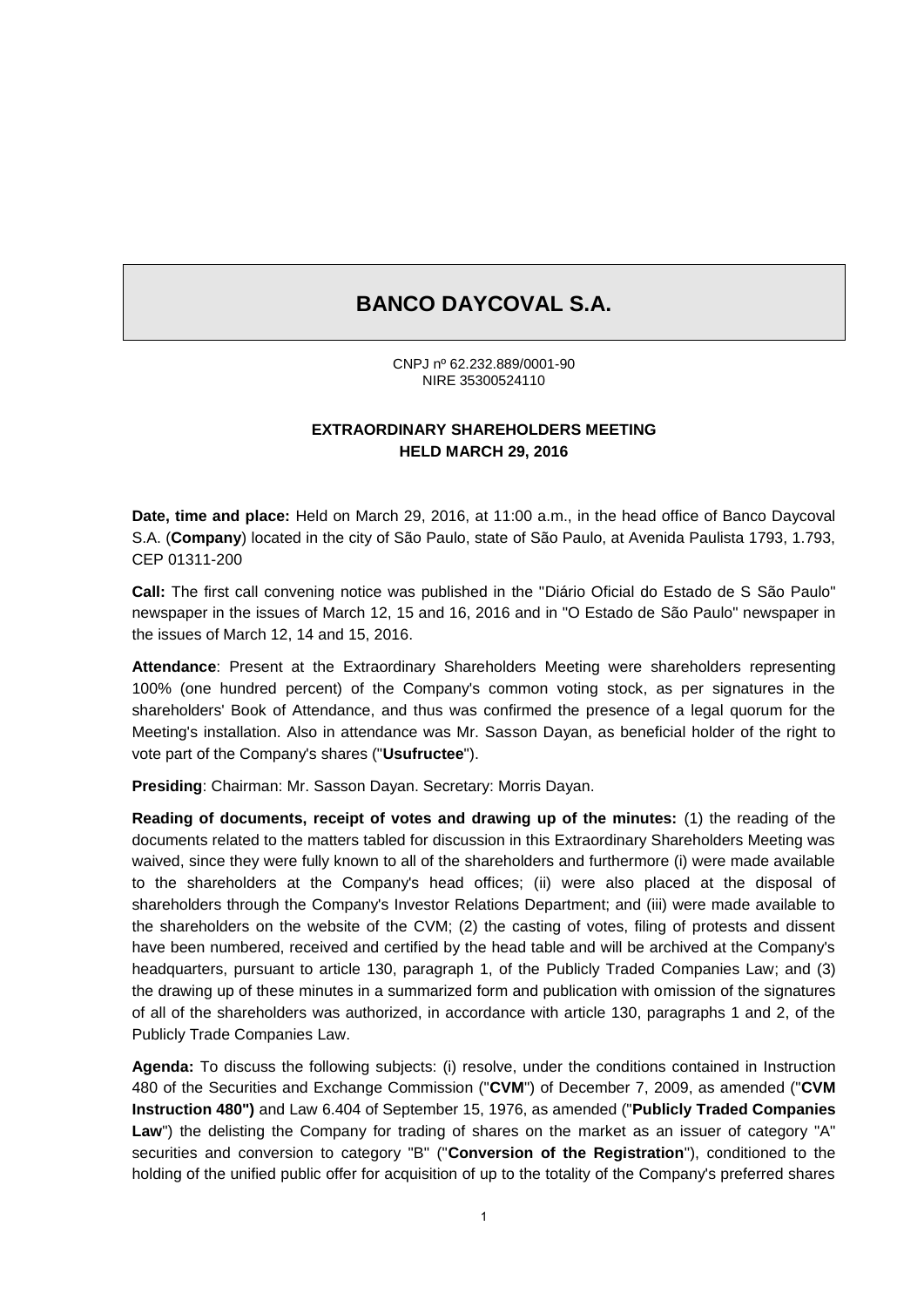and those owned by its non-controlling shareholders and members of the Company's management, to be carried out pursuant to the terms of CVM Instruction 361, of March 5, 2002, as amended ("**CVM Instruction 361**"), for the purposes of (a) Conversion of the Registration ("**OPA for the Conversion of the Registration**"); and combined with (b) withdrawal of the Company from the special listing segment of the BM&FBOVESPA S.A.-Bolsa de Valores, Mercadorias e Futuros called Level 2 of Corporate Governance (respectively, "**BM&FBOVESPA**," and "**Withdrawal from Level 2**" and "**OPA Withdrawal from Level 2"** and, in conjunction with the OPA for Conversion of the Registration, "**Offer**"); and (ii) resolve, pursuant to CVM Instruction 567, of September 17, 2015 ("**CVM Instruction 567**"), CVM Instruction 361 and other applicable rules, about the Company's participation, in conjunction with the controlling shareholders, as offerors under the Offer, exclusively if the condition for conversion of registration is confirmed, as per the instrument of the Offer to be published in due course ("**Notice**").

**Deliberations**: after the analysis and discussion of the issues on the agenda, observed the manifestation present to the head table, the shareholders present holders of the Company's common shares approved, along with the Usufructee:

(i) to approve, by unanimous vote of shareholders holding common shares issued by the Company along with the Usufructee and without reservations of any shareholders, the Conversion of Registration, subject to the realization of the Offer, pursuant to the conditions of the Law of Publicly Traded Companies, CVM Instruction 480, CVM Instruction 361, the Regulation of Level 2 and other applicable rules.

The shareholders together with the Usufructee, confirm that the other terms and conditions of the Offer, including, but not limited to, the price to be offered as part of the Offer, shall remain unchanged.

It is reported, moreover, that regarding the Withdrawal from Level 2, its approval by the Company's shareholders took place in the context of the extraordinary shareholders meeting held on July 24, 2015, not requiring any additional approval due to the change of the structure of the offer.

(ii) To approve, by unanimous vote of shareholders owning common shares issued by the Company along with the Usufructee and without reservations of any shareholders, the participation of the Company as offeror in the Offer, together with its controlling shareholders.

In the context of the Offer, the OPA for Conversion of the Registration will be carried out by order of and on behalf of the Company's controlling shareholders together with the Company ("**Offerors**"), if the condition for Conversion of Registration (as defined below) is confirmed.

If the Condition for Conversion of the Registration is not confirmed, the Offerors will desist from the OPA for Conversion of the Registration, but the controlling shareholders shall continue with the OPA for Withdrawal from Level 2, with, in this case, the controlling shareholders figuring exclusively as offerors, without the participation of the Company as an offeror, pursuant to Offical Notice 206/2015/CVM/SRE/GER-1 dated November 13, 2015 and by the BM&FBOVESPA, through Official Notice 251/15-DRE, dated November 30, 2015.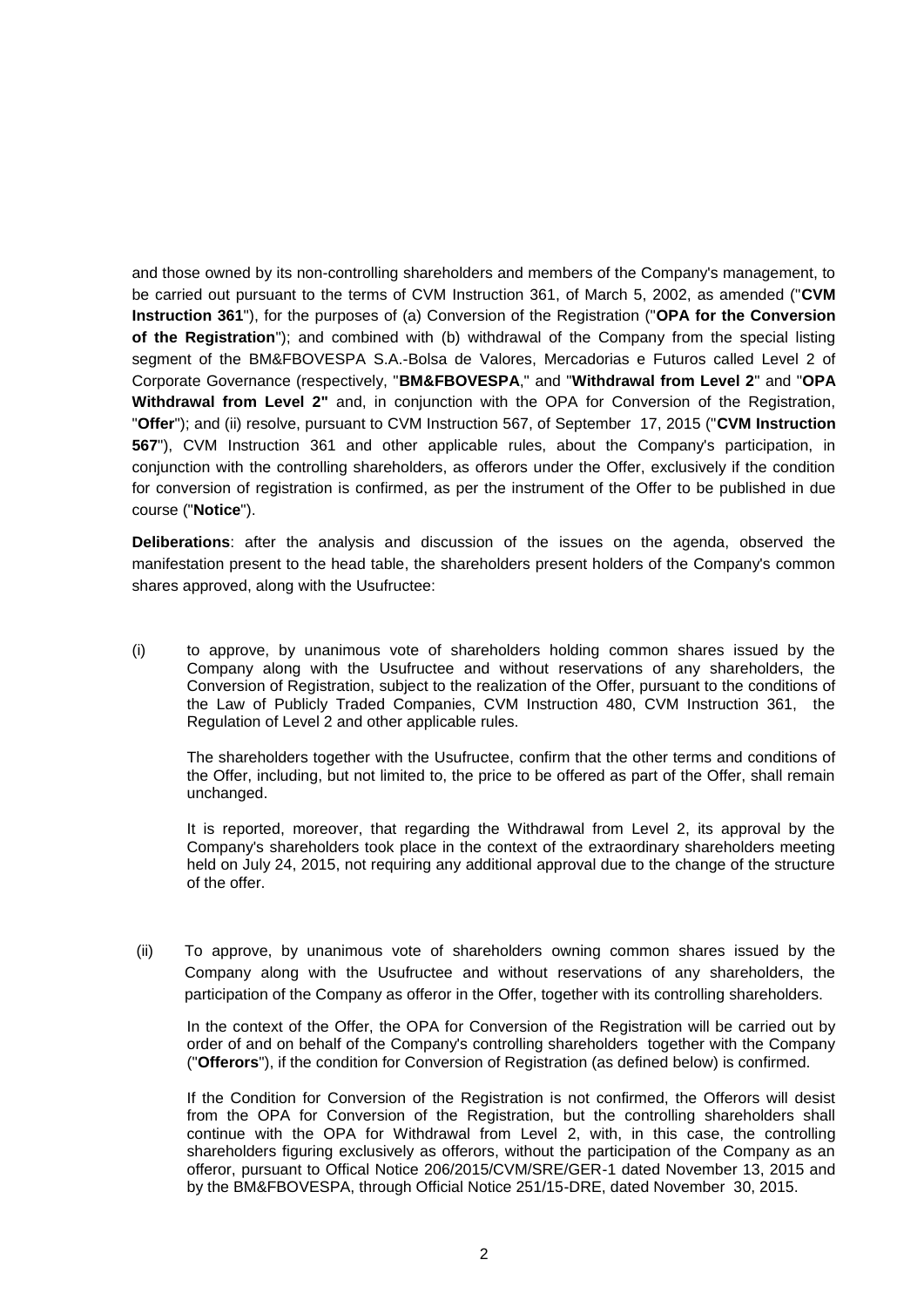If the Condition for Conversion of the Registration is confirmed, under the terms to be described in the Offer notice, the Company's participation as offeror will be limited: (a) to the balance of profits or reserves, in accordance with the provisions of article 30, § 1, line "b", of Law 6.404 of December 15, 1976, as amended ("Publicly Traded Companies Law") and Article 16, sole paragraph, of the CVM Instruction 361, and article 8, § 4, item II of CVM Instruction 567; and (b) to 50% (fifty percent) of the value of the Offer, applying the lower limit, among those referred to above, to determine the number of Shares Subject to the Offer that will be acquired by the Company ("**Limit of Company's Acquisition**").

Once the Company's Acquisition Limit has been reached, the Company's controlling shareholders shall carry out the acquisition of the remaining shares that are the subject of the offer, in proportion to the percentage held by each of the shareholders and listed in the Notice.

It should be noted that it will be up to the Company's non-controlling shareholders to decide, freely, of the convenience or not of selling or expressly agreeing with the OPA for the Conversion of the Registration, without selling their shares, and it is certain that in the event there is no agreement of at least two-thirds (2/3) of the holders of the shares on the free float, under the terms of applicable legislation, the OPA for the Conversion of the Registration ("**Condition for the Conversion of the Registration**") will not be held, and the Company will remain registered as an issuer of Category "A" securities.

**Closure**: Their being no further business, the floor was opened up to any member who wanted to use it and, with none of them so inclined, the meeting was adjourned for the time needed to draft these minute. Upon reopening, the minutes were read, and being in conformance, signed by all present.

São Paulo, March 29, 2016.

#### **Signatures:**

| Chairman:              | Mr. Sasson Dayan.                                                                      |
|------------------------|----------------------------------------------------------------------------------------|
| Secretary:             | Morris Dayan.                                                                          |
| <b>Members Present</b> | Sasson Dayan (Usufructee);<br>Salim Dayan;<br>Carlos Moche Dayan;<br>Morris Dayan; and |
|                        | Rony Dayan.                                                                            |
|                        |                                                                                        |

These minutes are a faithful copy of those drawn up in the proper book.

**SASSON DAYAN** Chairman

**SASSON DAYAN** Presidente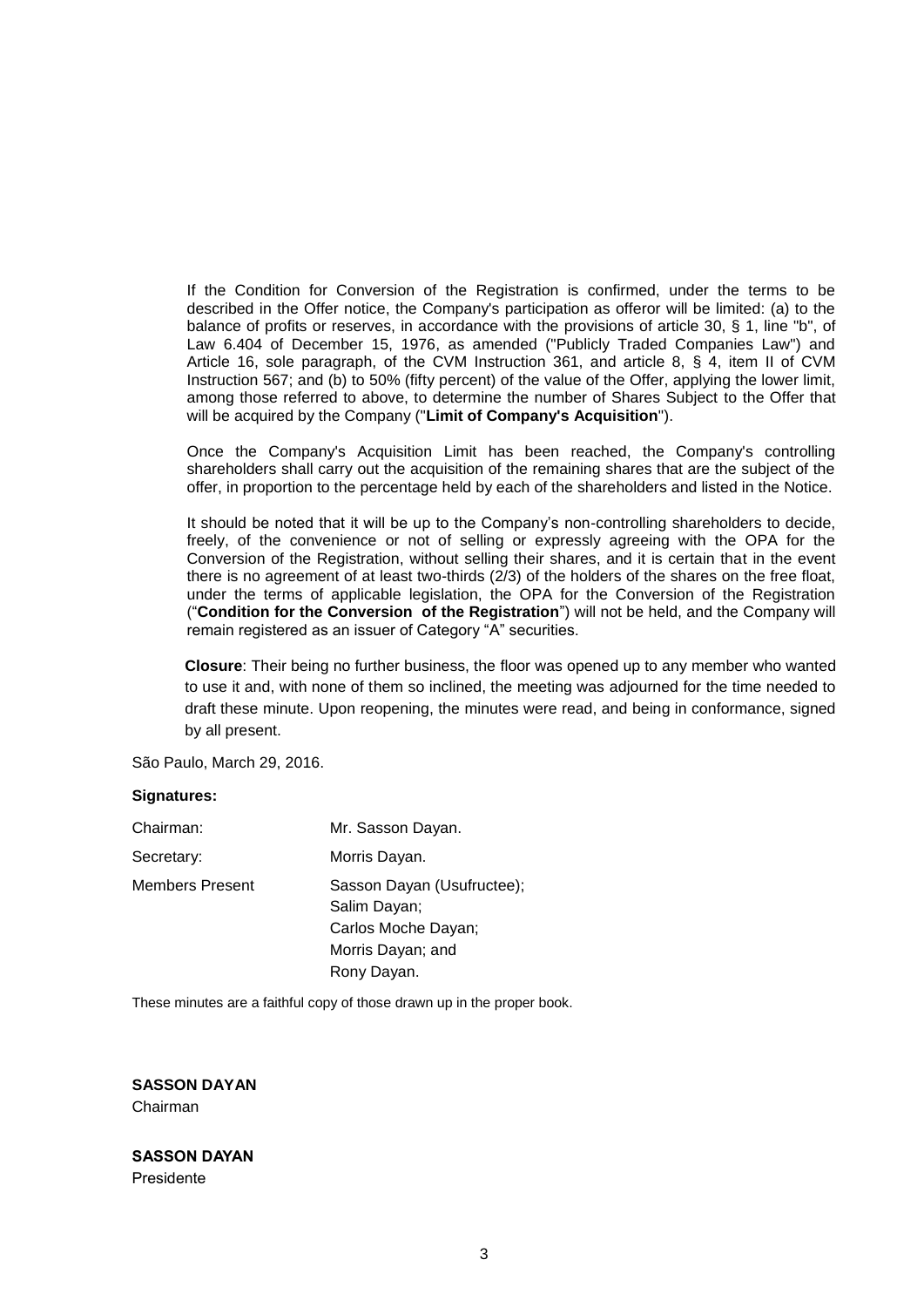#### **EXPRESSION OF VOTE**

In the context of the extraordinary shareholders meeting ("ESM"), held on March 29, 2016, at 11:0 a.m., in the Head Office of Banco Daycoval S.A. ("**Company**"), located in the city of São Paulo, state of São Paulo, at Avenida Paulista, no. 1793, Bela Vista, CEP 01311-200, called by means of the ESM convening notice on March 12, 2016 ("**Notice**"), shareholders in possession of all of the common shares issued by the Company currently subscribed ("**Controlling Shareholders**") shall manifest themselves with respect to matters that are the subject of items (i) and (ii) of the Agenda of the ESM, to wit:

- **(i)** to discuss, under the conditions contained in Instruction 480 of the Securities and Exchange Commission ("**CVM**") of December 7, 2009, as amended ("**CVM Instruction 480**") and Law 6.404 of December 15, 1976, as amended ("**Publicly Listed Companies Law**"), the cancellation of the registration of the Company for trading of shares on the market as an issuer of category "A" securities and conversion to category "B" ("**Conversion of the Registration**"), conditioned to the holding of the unified public offer for acquisition of up to the totality of the Company's preferred shares and those owned by its non-controlling shareholders and members of the Company management, to be carried out pursuant to the terms of CVM Instruction 361, of March 5, 2002, as amended ("**CVM Instruction 361**"), for the purposes of (a) Conversion of the Registration ("**OPA for the Conversion of the Registration**"); combined with (b) withdrawal from the special listing segment of the BM&FBOVESPA S.A. - Bolsa de Valores Mercadorias e Futuros, known as Corporate Governance Level 2 (respectively, "**BM&FBOVESPA,**" **"Withdrawal from Level 2**" and "**OPA for Withdrawal from Level 2**") and, together with the OPA for Conversion of the Registration, "**Offer**"); and
- **(ii)** to discuss, in accordance with the terms of CVM Instruction 567", of September 17, 2015 ("**CVM Instruction 567**"), CVM Instruction 361 and other applicable rules, about the Company's participation, in conjunction with the controlling shareholders, as offerors under the Offer, exclusively if the Condition for the Conversion of Registration is confirmed, as per the Offer instrument to be published in due course.

#### **Expression of Vote**

The Shareholders confirm their expression of vote in relation to the matters that are the object of items (i) and (ii) the agenda of the ESM and once again reaffirm their previously expressed understanding through correspondence sent to the Company and disseminated through the material fact of June 24, 2015 ("**Material Fact**") and through the expressions of vote of the Controlling Shareholders made at the Company's extraordinary shareholders meeting held on July 24, 2015 ("**ESM of July 24, 2015**").

Preliminarily, it is clear that in terms of the above-mentioned documents, as well as the Management Proposal submitted to the shareholders for the convening of ESM and other documents related to the Offer, the original intention of the Company and of the Controlling Shareholders was to achieve the cancellation of the registration of the Company for stock trading in the market as an issuer of securities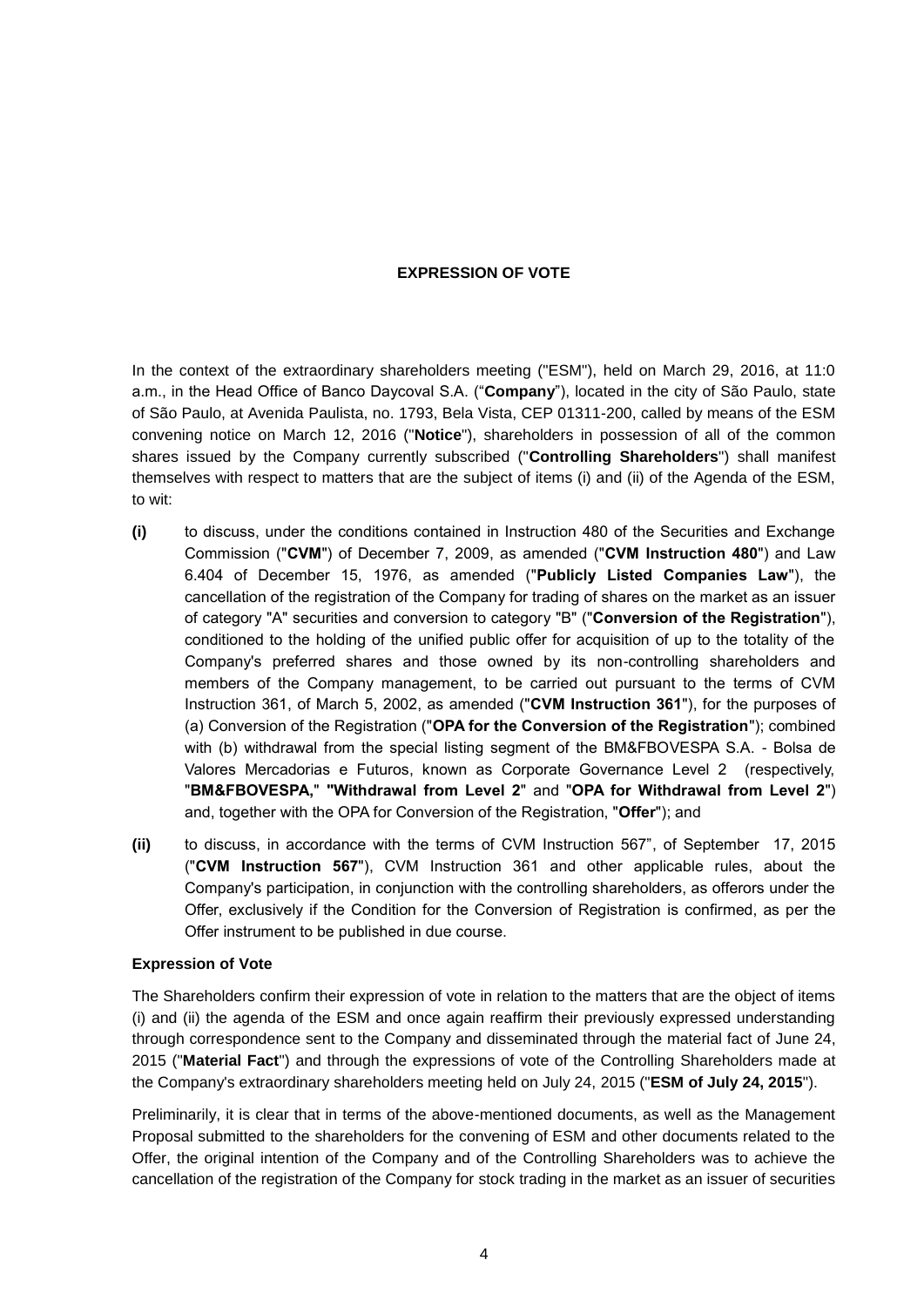category "A" securities, pursuant to CVM Instruction 480 (respectively, "**Cancellation of the Registration**" and "**OPA for Cancellation of the Registration**"), combined with Withdrawal from Level 2.

However, in view of the material fact published by the Company on January 29, 2016 (**Material Fact of January 29, 2016**"), the Company and its Controlling Shareholders became cognizant of the CVM's collegiate Board's decision through Official Notice No. 24/2016/CVM/SRE/GER-1 ("**Notice**"), at a meeting on January 12, 2016, of the decision that Cancelation of the Registration in the context of the Offer would be conditional upon proof of compliance with the conditions of Article 47 of CVM Instruction 480 regarding the Company's local bonds, referring to the 3rd issue and the 1st and 2nd Series of the 4th issue by the Company.

In this sense, and in order to abide by the CVM's decision, the Company and its controlling shareholders notified its shareholders and the market in general, including through the Material Fact of January 29, 2016, of its intention to contact all holders of the local bonds in circulation issued by the Company in order to obtain their consent with respect to its Cancellation of Registration, pursuant to Article 47 of CVM Instruction 480.

However, it turned out that in general meetings with holders of local bonds in circulation issued by the Company, held on March 9, 2016, concerning the 3rd issue and the 1st and 2nd Series of the 4th issue, the unanimous consent of holders of local bonds in circulation issued by the Company was not obtained with respect to Cancellation of the Registration pursuant to article 47 of the CVM Instruction 480.

Therefore, the Company and the Controlling Shareholders informed, by means of a material fact published by the Company on March 9, 2016, that the structure of the plan would be modified so as to contemplate a unified public offer for the acquisition of preferred shares issued by the Company for the purpose of (a) the Conversion of the Registration; and together with (b) the Withdrawal from Level 2, with the OPA for the Conversion of the Registration to be held only if the condition for conversion of registration is confirmed, by order of and on behalf of the controlling shareholders in conjunction with the Company ("Offerors") and, if the condition for registration Conversion is not confirmed, the Offerors will desist from holding the OPA for Conversion of the Registration, but the Controlling Shareholders will proceed with the OPA for Withdrawal from Level 2, and, in this case, the Controlling Shareholders shall figure exclusively as offerors, without the participation of the Company as offeror, under the conditions of the Public Notice.

## **Regarding the Withdrawal from Level 2, it should be noted that its approval by the Company's shareholders took place on July 24, 2015, not requiring any additional approval due to this modification of the structure of the Offer.**

Finally, and despite the extensive explanation of the reasons for the convenience of Conversion of the Registration as previously disclosed in the documents related to the Offer, the Controlling Shareholders are buttressing the understanding that there are no reasons to maintain registration as an issuer of the Company's securities in category "A" or, either, remain listed at Level 2, especially considering the following facts.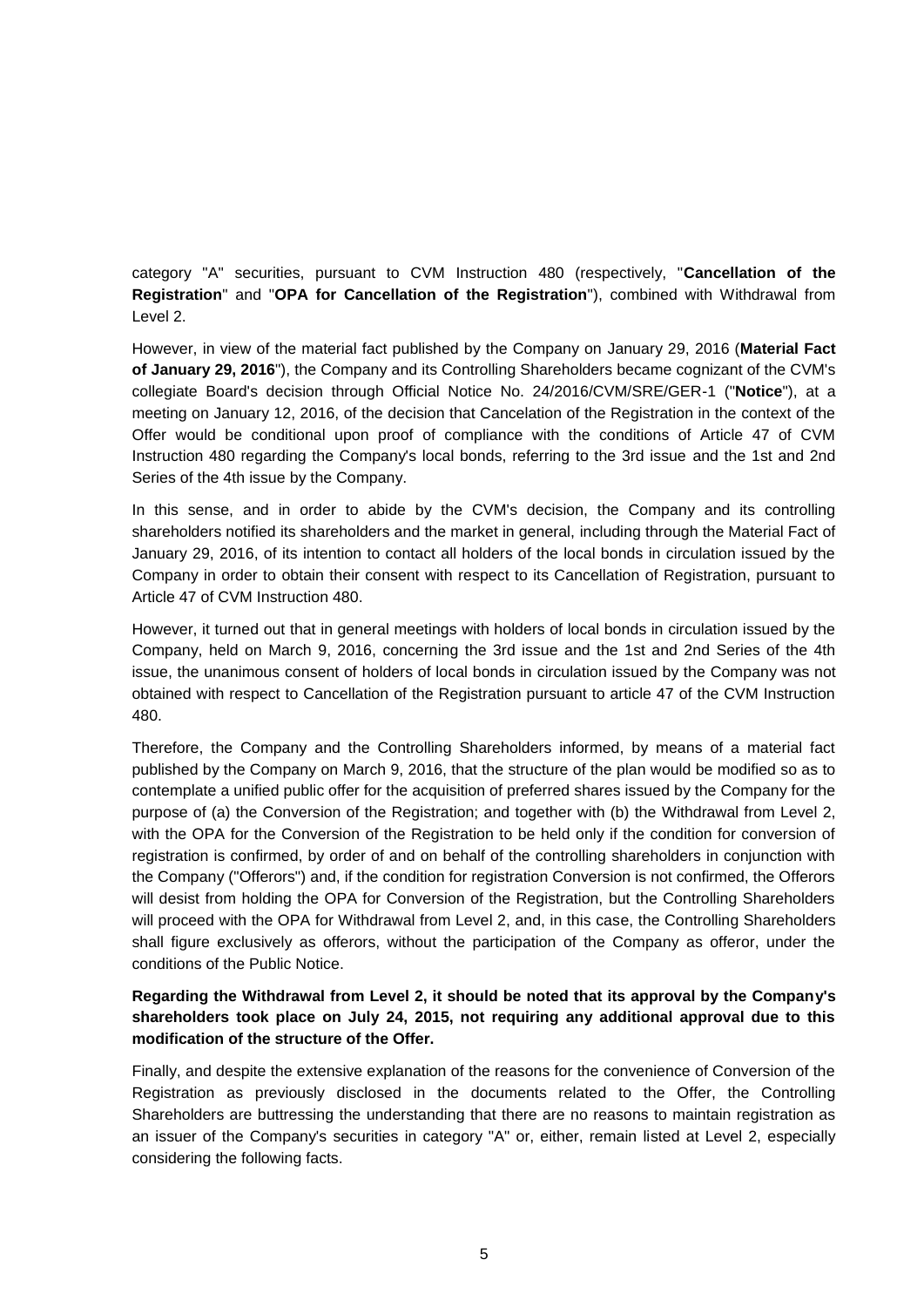The controlling shareholders understand that the Conversion of the Registration is legally supported by CVM Instruction 361 and is equal for all purposes to the Cancellation of the Registration, in accordance with CVM precedents and jurisprudence, including as regards the justifications being submitted by the Controlling Shareholders for the realization of this Offer. In this sense, the Conversion of Registry will follow the same rite of deregistration, based on CVM Instruction480, CVM Instruction 361, in Brazilian corporate law, the Regulation of the level 2 and other applicable standards.

Furthermore, the canceling of a company registration as a publicly traded company on the market is a purely business decision, and it is up to a company's shareholders to decide on the desirability of such a measure in the light of its business plan, of the need or not for access to capital markets to finance its activities and related costs for remaining a publicly-traded company and listed on the special corporate governance segment, in accordance with the applicable regulations.

In this sense, the Conversion of the Registration and the withdrawal from Level 2, represent measures that meet the interests of the Company, since, in the view of the Controlling Shareholders, the Company does not intend, in the near future, to access the stock market to issue securities to finance its activities.

It is important to note that, in relation to the Company's activities and its economic and financial performance, there is no expectation of any substantial change that could derive from the completion of the Offer, due to the Conversion of Registration and the Withdrawal from Level 2. Similarly, there isn´t, in the Company's business plan, estimates of other liquidity events that could be affected by the holding of the Offer.

It should be noted that the Company's preferred shares (ticker code: DAYC4) have, historically, reduced liquidity in the stock market, not being considered a security with significant trading volume and share price, and the Offer under analysis represents a unique liquidity opportunity for all of the Company's shareholders.

In addition, it can be seen that it is up to the minority shareholders to decide, freely, about the convenience or not to join the Offer, and if it is the case that two-thirds of the owners of shares in free float do not join, under the terms of the applicable legislation, the OPA for the Conversion of the Registration will not be held, and the Company will maintain its CVM listing, although not at Level 2.

Furthermore, in accordance with the Publicly Traded Company Law, in CVM Instruction 361 and the Level 2 Regulations, a traded company may only have its registration for trading of shares on the market cancelled if a public offer for the acquisition of shares is held at a fair price, as determined by an assessment report to be prepared by a specialized company chosen by the minority shareholders.

It is important to note that the Controlling Shareholders attribute for each Share, in the context of the Offer, the value of R\$ 9.51 (nine reais and fifty-one centavos) ("**Price per Share**"), considering that the Price per Share of R\$ 10.00 (ten reais) disclosed in a Material Fact was adjusted due to the payment of interest on shareholders' equity realized by the Company, as of the date of disclosure of that Material Fact. In this case, the Price per Share meets the conditions established by articles 50 and 51 of the Company's By-laws and Sections X and XI of the Level 2 Regulations, supported by the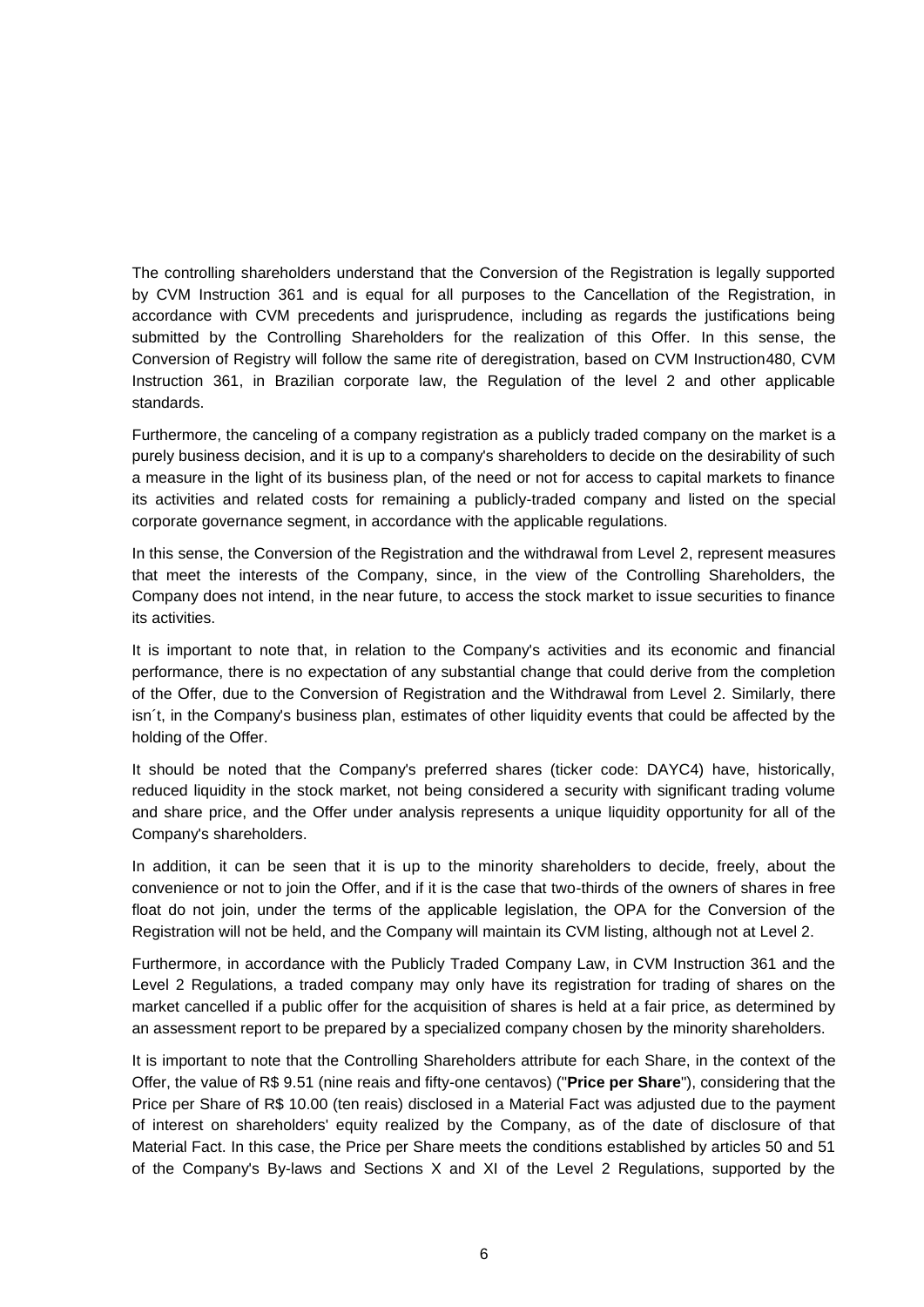Assessment Opinion dated August 14, 2015 prepared by Banco Santander (Brasil) S.A. ("**Assessor**"), whose value assigned to the shares was situated between R\$ 6.88 (six reais and eighty-eight centavos) to R\$ 7.56 (seven reais and fifty-six centavos), with the midpoint of the range in the amount of R\$ 7.22 (seven reais and twenty-two centavos).

In this sense, the Price per Share is approximately 32% (thirty-two percent) higher than the average value of the range. On the basis of the provisions of this item, and in accordance with article 16, (I), of CVM Instruction 361, the Controlling Shareholders believe that the price per share is considered fair and meets the requirements laid out in the Publicly Traded Companies Law, in the Level 2 Regulations and by CVM Instruction 361.

With respect to item (ii) of the ESM, the controlling shareholders understand that the participation of the Company as offeror represents a measure permitted by the Publicly Traded Companies Law in its article 4, §4, by CVM Instruction 361, in its article 16, and by item 10.2 of the Level 2 Regulations, which permit that the share issuing company itself may formulate a public offer to acquire all of the outstanding shares in the market, aiming at cancellation of its registration as an issuer of securities with the CVM.

Furthermore, the acquisition of its own Shares by the Company is fully justified, being coincident with the objectives declared when share buyback plans created by the Board of Directors are executed, whose primary objective was to promote the efficient application of resources available to the company, being in the best interest of its shareholders, creating necessary liquidity for its shareholders.

This understanding can be observed as the fundamental basis of Annex 20-B of CVM Instruction 567, with respect to the characteristics of stock-trading of the Company's own shares, contained in the Management Proposal submitted to analysis of the Company's shareholders during the ESM.

Thus, If the Condition for Conversion of the Registration is successful, under the terms of the applicable legislation, the Company's participation as offeror will be limited: (a) to the balance of profits or reserves, in accordance with the provisions of article 30, § 1, line "b", of the Publicly Traded Companies Law and Article 16, sole paragraph, of the CVM Instruction 361, and article 8, § 4, item II of CVM Instruction 567; and (b) to 50% (fifty percent) of the value of the Offer, applying the lower limit, among those referred to above ("**Limit of Company's Acquisition**").

On the other hand, if the OPA for Conversion of the Registration is not successful, but the OPA for Withdrawal from Level 2 is maintained, the Company will not act as offeror under the OPA for Withdrawal from Level 2, pursuant to understandings expressed by the CVM, through Official Notice 206/2015/CVM/SRE/GER-1 dated November 13, 2015 and by the BM&FBOVESPA, through Official Notice 251/15-DRE, dated November 30, 2015.

Finally, the Controlling Shareholders are informing that once the Company's Acquisition Limit has been reached, the Controlling Shareholders shall carry out the acquisition of the remaining shares that are the subject of the offer, in proportion to the percentage held by each one of the controlling shareholders.